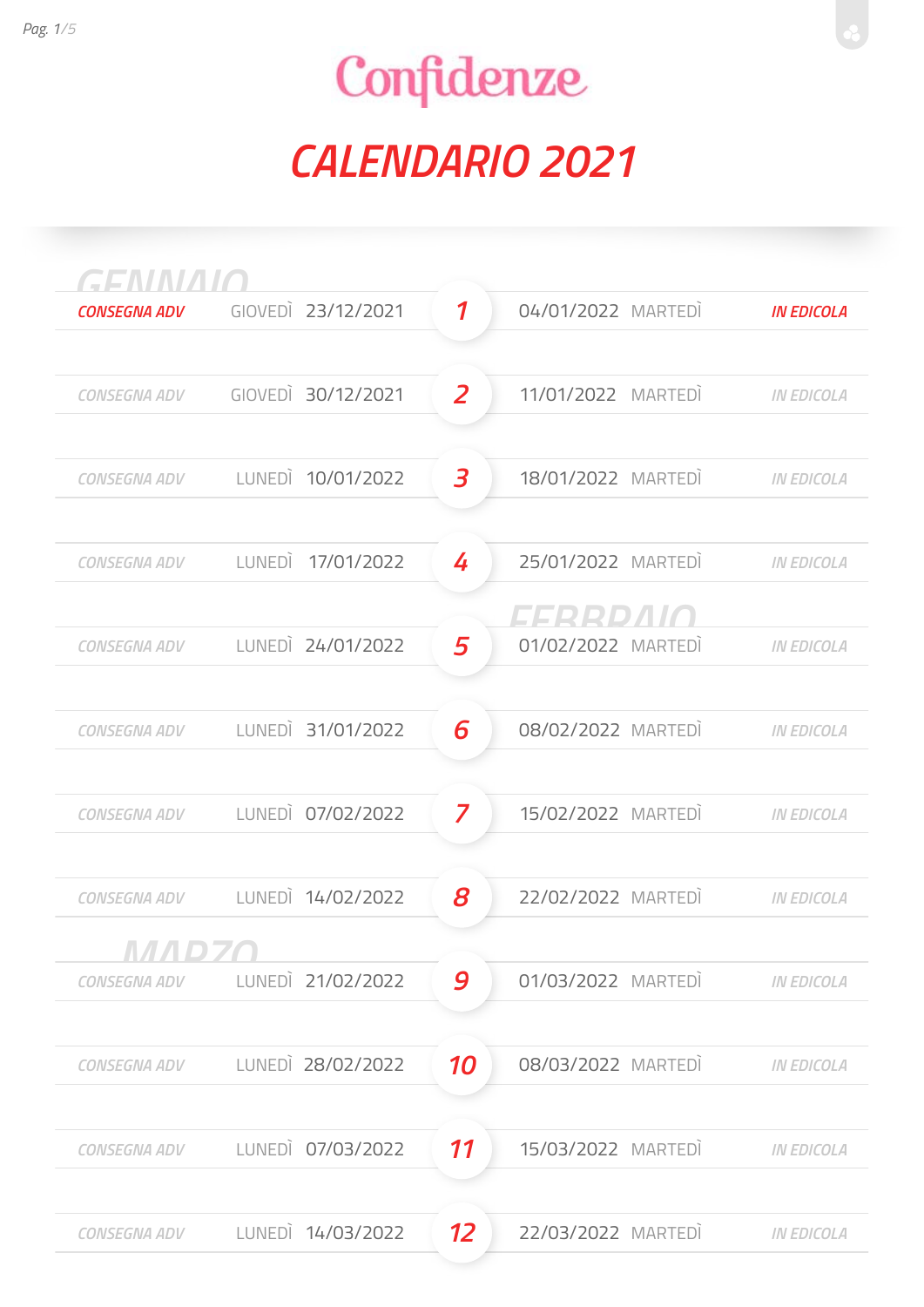| <b>CONSEGNA ADV</b> |        | LUNEDI 21/03/2022  | 13        | 29/03/2022 MARTEDI            | <b>IN EDICOLA</b> |
|---------------------|--------|--------------------|-----------|-------------------------------|-------------------|
|                     |        |                    |           | <i>ADDII E</i>                |                   |
| CONSEGNA ADV        |        | LUNEDI 28/03/2022  | 14        | 05/04/2022 MARTEDI            | <b>IN EDICOLA</b> |
|                     |        |                    |           |                               |                   |
| <b>CONSEGNA ADV</b> |        | LUNEDI 04/04/2022  | 15        | 12/04/2022 MARTEDI            | <b>IN EDICOLA</b> |
| <b>CONSEGNA ADV</b> |        | VENERDI 08/04/2022 | 16        | 19/04/2022 MARTEDI            | <b>IN EDICOLA</b> |
| CONSEGNA ADV        |        | GIOVEDI 14/04/2022 | 17        | 26/04/2022 MARTEDI            | <b>IN EDICOLA</b> |
|                     | MAGGIO |                    |           |                               |                   |
| CONSEGNA ADV        |        | LUNEDI 25/04/2022  | 18        | 03/05/2022 MARTEDI            | <b>IN EDICOLA</b> |
| <b>CONSEGNA ADV</b> |        | LUNEDI 02/05/2022  | 19        | 10/05/2022 MARTEDI            | <b>IN EDICOLA</b> |
| <b>CONSEGNA ADV</b> |        | LUNEDI 09/05/2022  | <b>20</b> | 17/05/2022 MARTEDI            | <b>IN EDICOLA</b> |
| CONSEGNA ADV        |        | LUNEDI 16/05/2022  | 21        | 24/05/2022 MARTEDI            | <b>IN EDICOLA</b> |
| <b>CONSEGNA ADV</b> |        | LUNEDI 23/05/2022  | 22        | 31/05/2022 MARTEDI            | <b>IN EDICOLA</b> |
| <b>CONSEGNA ADV</b> |        | LUNEDI 30/05/2022  | 23        | GILIGNO<br>07/06/2022 MARTEDI | <b>IN EDICOLA</b> |
| <b>CONSEGNA ADV</b> |        | LUNEDI 06/06/2022  | 24        | 14/06/2022 MARTEDI            | <b>IN EDICOLA</b> |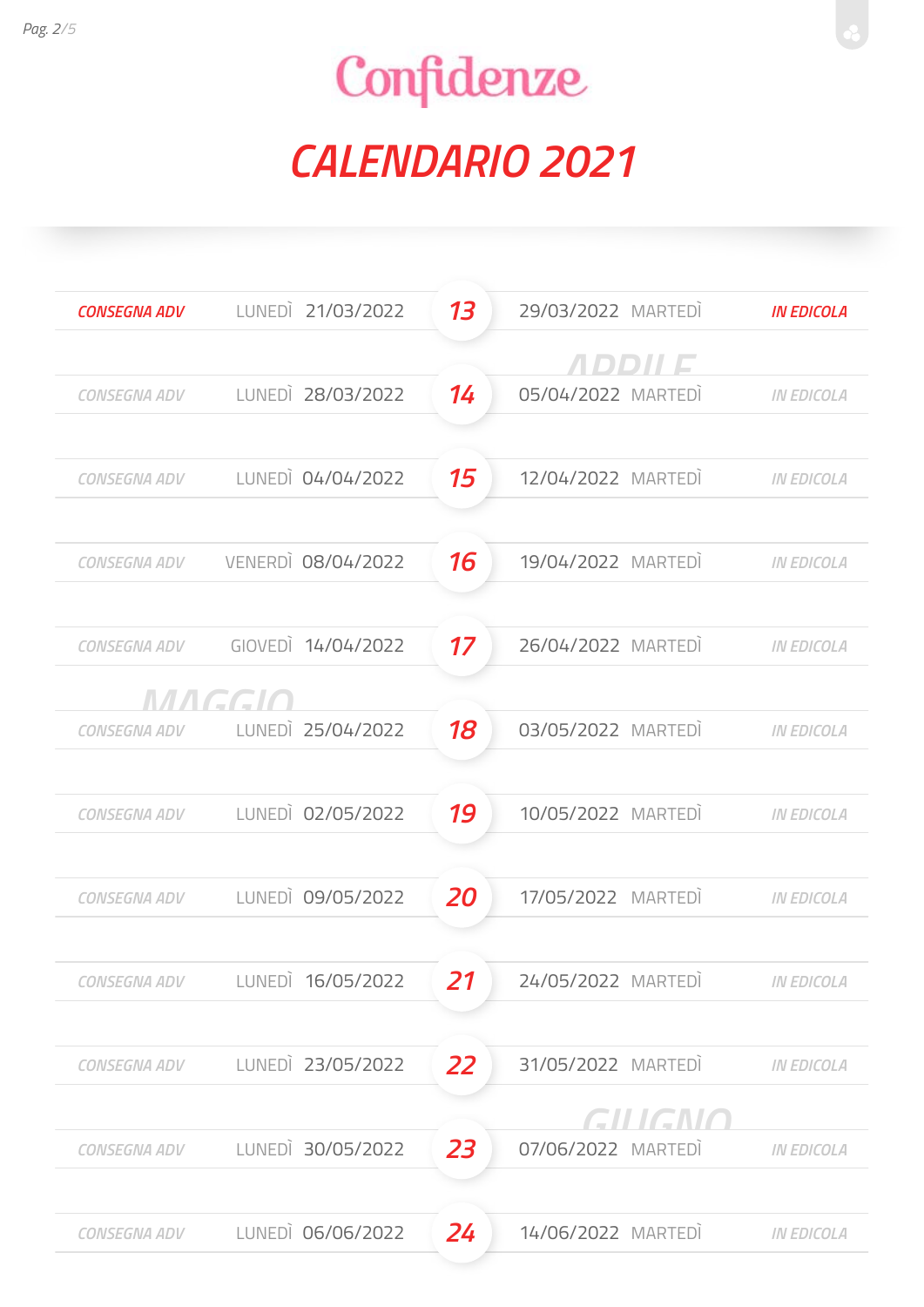| <b>CONSEGNA ADV</b> | LUNEDI 13/06/2022              | 25 | 21/06/2022 MARTEDI          | <b>IN EDICOLA</b> |
|---------------------|--------------------------------|----|-----------------------------|-------------------|
| CONSEGNA ADV        | LUNEDI 20/06/2022              | 26 | 28/06/2022 MARTEDI          | <b>IN EDICOLA</b> |
|                     | LUGIO                          |    |                             |                   |
| CONSEGNA ADV        | LUNEDI 27/06/2022              | 27 | 05/07/2022 MARTEDI          | <b>IN EDICOLA</b> |
| CONSEGNA ADV        | LUNEDI 04/07/2022              | 28 | 12/07/2022 MARTEDI          | <b>IN EDICOLA</b> |
| CONSEGNA ADV        | LUNEDI 11/07/2022              | 29 | 19/07/2022 MARTEDI          | <b>IN EDICOLA</b> |
| CONSEGNA ADV        | LUNEDI 18/07/2022              | 30 | 26/07/2022 MARTEDI          | <b>IN EDICOLA</b> |
| <b>CONSEGNA ADV</b> | LUNEDI 25/07/2022              | 31 | AGOST<br>02/08/2022 MARTEDI | <b>IN EDICOLA</b> |
|                     |                                |    |                             |                   |
| <b>CONSEGNA ADV</b> | LUNEDI 01/08/2022              | 32 | 09/08/2022 MARTEDI          | <b>IN EDICOLA</b> |
|                     | CONSEGNA ADV LUNEDI 01/08/2022 | 33 | 16/08/2022 MARTEDI          | <b>IN EDICOLA</b> |
| <b>CONSEGNA ADV</b> | LUNEDI 01/08/2022              | 34 | 23/08/2022 MARTEDI          | <b>IN EDICOLA</b> |
| <b>CONSEGNA ADV</b> | LUNEDI 01/08/2022              | 35 | 30/08/2022 MARTEDI          | <b>IN EDICOLA</b> |
|                     | SSO TENNIRIDIS                 |    |                             |                   |
| <b>CONSEGNA ADV</b> | LUNEDI 29/08/2022              | 36 | 06/09/2022 MARTEDI          | <b>IN EDICOLA</b> |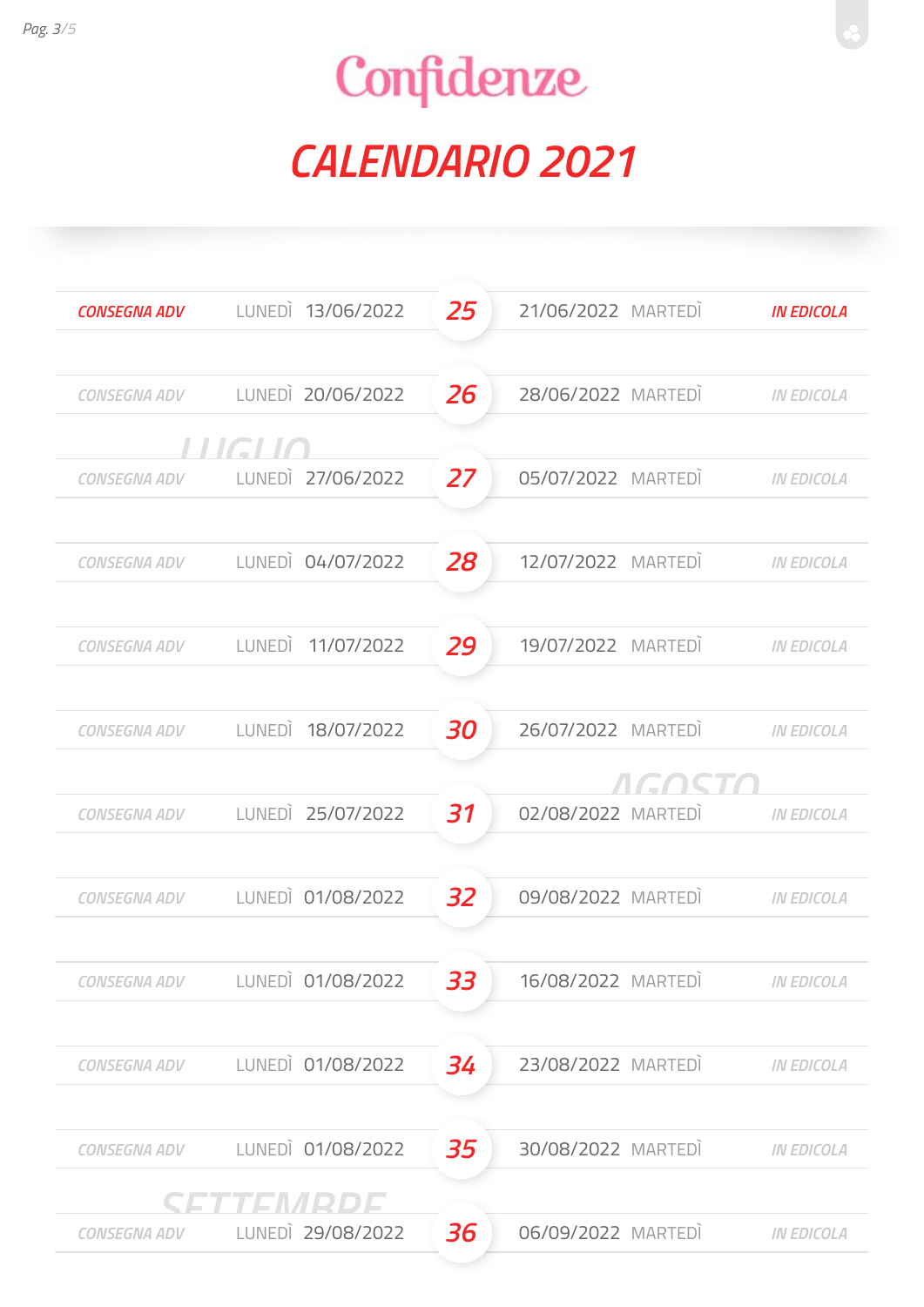| <b>CONSEGNA ADV</b> | LUNEDI 05/09/2022              | 37 | 13/09/2022 MARTEDI | <b>IN EDICOLA</b> |
|---------------------|--------------------------------|----|--------------------|-------------------|
|                     |                                |    |                    |                   |
| CONSEGNA ADV        | LUNEDI 12/09/2022              | 38 | 20/09/2022 MARTEDI | <b>IN EDICOLA</b> |
| CONSEGNA ADV        | LUNEDI 19/09/2022              | 39 | 27/09/2022 MARTEDI | <b>IN EDICOLA</b> |
|                     |                                |    |                    | דמכ               |
| CONSEGNA ADV        | LUNEDI 26/09/2022              | 40 | 04/10/2022 MARTEDI | <b>IN EDICOLA</b> |
|                     |                                |    |                    |                   |
| CONSEGNA ADV        | LUNEDI 03/10/2022              | 41 | 11/10/2022 MARTEDI | <b>IN EDICOLA</b> |
| CONSEGNA ADV        | LUNEDI 10/10/2022              | 42 | 18/10/2022 MARTEDI | <b>IN EDICOLA</b> |
|                     |                                |    |                    |                   |
| CONSEGNA ADV        | LUNEDI 17/10/2022              | 43 | 25/10/2022 MARTEDI | <b>IN EDICOLA</b> |
|                     | NIA MENIPIDE                   |    |                    |                   |
|                     | CONSEGNA ADV LUNEDI 24/10/2022 | 44 | 01/11/2022 MARTEDI | <b>IN EDICOLA</b> |
| CONSEGNA ADV        | LUNEDI 31/10/2022              | 45 | 08/11/2022 MARTEDI | <b>IN EDICOLA</b> |
|                     |                                |    |                    |                   |
| <b>CONSEGNA ADV</b> | LUNEDI 07/11/2022              | 46 | 15/11/2022 MARTEDI | <b>IN EDICOLA</b> |
|                     |                                |    |                    |                   |
| <b>CONSEGNA ADV</b> | LUNEDI 14/11/2022              | 47 | 22/11/2022 MARTEDI | <b>IN EDICOLA</b> |
| <b>CONSEGNA ADV</b> | LUNEDI 21/11/2022              | 48 | 29/11/2022 MARTEDI | <b>IN EDICOLA</b> |
|                     |                                |    |                    |                   |